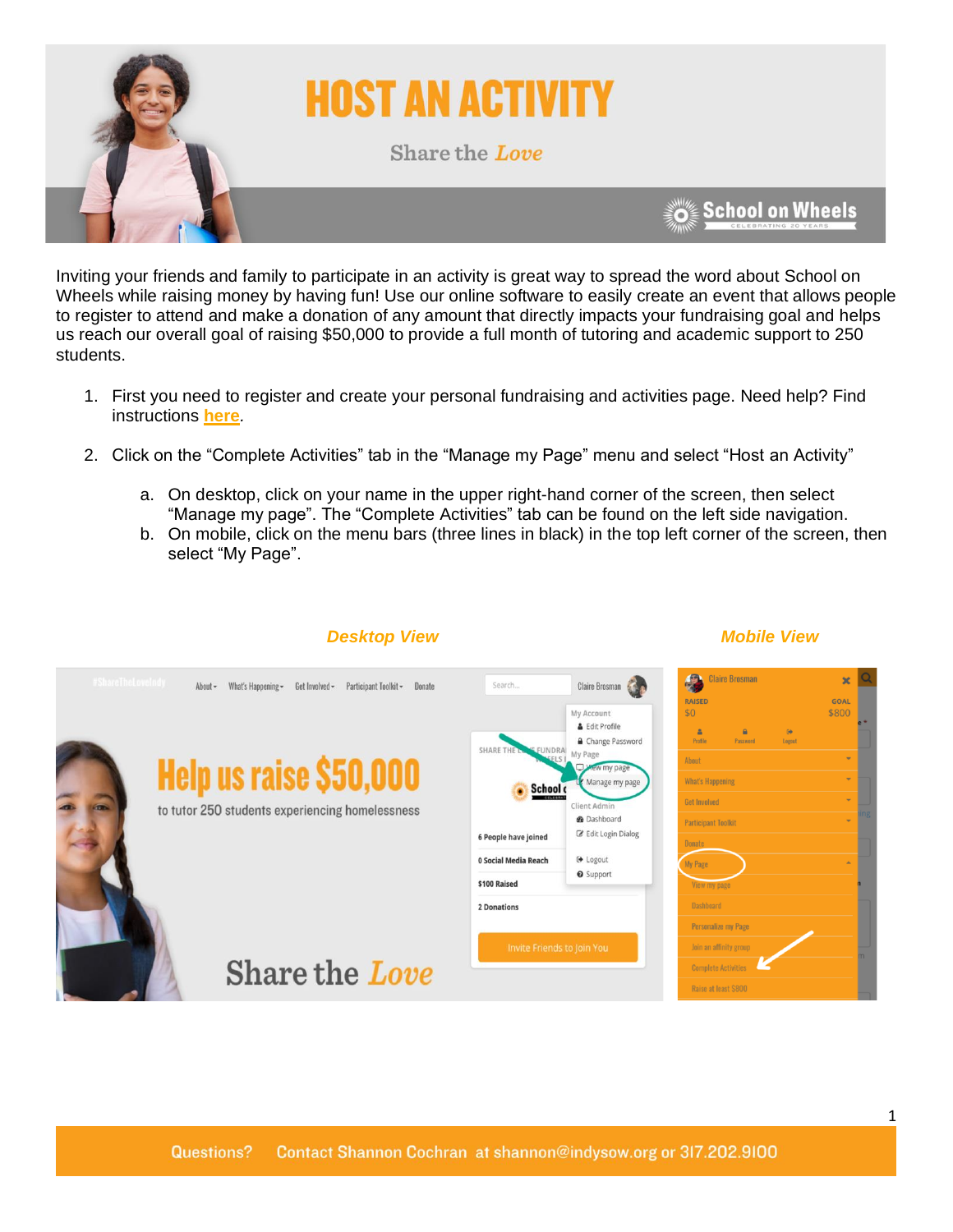- 3. You'll select the type of event you want to host from a drop down menu that includes: Baking/Cooking, Trivia or Game Night, Watch Party or Something Else (if you want to get creative)
- 4. Add details for your event such as date, time, and whether you want to host your activity virtually or in-person**.** Make sure your event description let's your guests know what to expect.

| <b>Required Information</b>              |   |                     |   |                                             |
|------------------------------------------|---|---------------------|---|---------------------------------------------|
| Jaking/Cooking                           |   |                     |   | Photo                                       |
| Something Else<br>Trivia or Game Night   |   |                     |   |                                             |
| Wurch Party                              |   |                     |   | <b>Get Creative</b><br><b>Host Your Own</b> |
|                                          |   |                     | œ | event or activity                           |
|                                          |   |                     |   |                                             |
|                                          |   |                     |   |                                             |
|                                          | 笽 | AM<br>HH<br>MM<br>ы |   |                                             |
| Start Time *<br>MM/DD/YYYY<br>End Time * |   |                     |   |                                             |

- 5. Set a fundraising goal for your event and/or decide on a suggested donation amount when guests register. Be sure to click "Allow people to register for this event online" to make this process easy. The software will send you updates of everyone who registers and will help you keep track of your guest list. And remember, if you also set a fundraising goal for your personal page, these donations automatically count towards your overall fundraising goal!
- 6. Invite your friends and family by sharing the link to your event page. Copy and paste the link to your event page, or use the "Share Event" feature to invite friends using email, Facebook or Twitter. Published events are accessible through the main Share the Love website search field, or keep your event private by only sharing the link with your invited guests.



**Ready to host your own event? Inspiration and resources for Trivia Night, Winter Olympics Watch Party, and a Nailed It! Inspired baking competition are on the following pages.**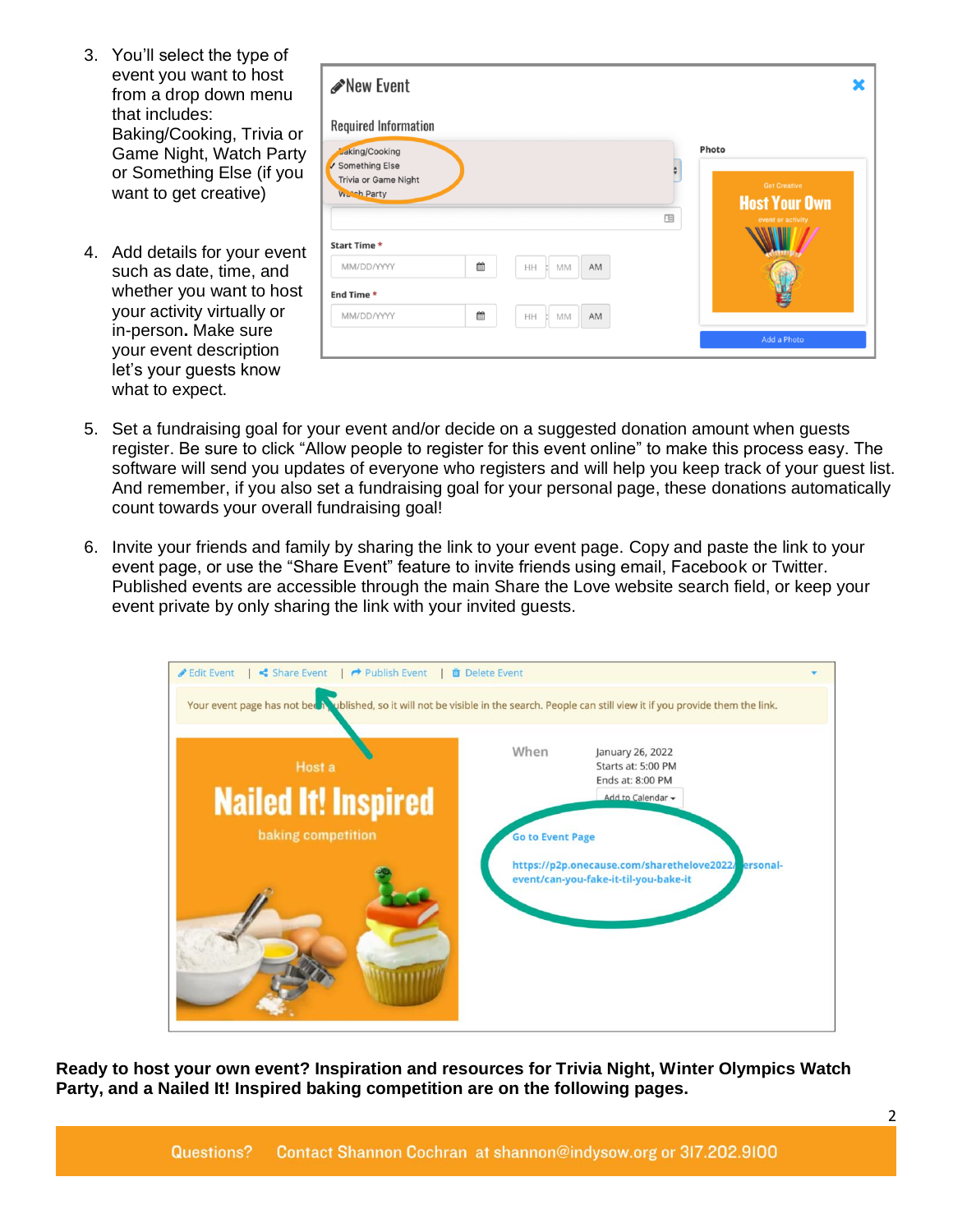



## **Create and Share Your Event**

First decide the time and date you'll be hosting your Trivia Night and set up your activity early in order to give people plenty of time to register. You'll have time to nail down the details, but when you are setting up your event, having your trivia theme picked out and how you'll be hosting – in person or virtual – will be important.

## **Tips & Resources for Success**

- Choose your topics, number of trivia rounds, questions, and how you are going to track the answers to each round.
	- o If you are hosting in person, you can download trivia sheets **[here](https://indyschoolonwheels.org/wp-content/uploads/2022/01/Trivia-Sheet.png)**.
	- o If virtual, determine two things:
		- What cloud-based software do you want to use that will allow you to keep track of every person/teams answer and track their points between each round? Some options include **[Google Forms](https://www.google.com/forms/about/)** or a free online trivia quiz creator, like **[Trivia Maker](https://triviamaker.com/)** or **[Type Form](https://www.typeform.com/)**.
		- Where are you meeting? Zoom, Microsoft Teams, or another online gathering space? *Don't forget to send the link to participate to everyone once they register!*
- Make sure you have questions that will be fun and the right level of challenging for those who are attending.
	- $\circ$  Need some trivia questions ideas? Check out this list of 100+ questions covering food, sports, geography, animals, and more **[here](https://www.quizbreaker.com/trivia-questions)**.
	- o Want to include a round of questions about homelessness and its impact on education? Here's a question and answer key focused on homelessness and education **[here](https://indyschoolonwheels.org/wp-content/uploads/2022/01/School-on-Wheels-Trivia-Answer-Sheet-1.pdf)**.
- Designate a host to keep the night running smoothly and a neutral party to keep track of points for each individual player or team. You can choose to take on both roles, or choose others who are willing to participate.
	- $\circ$  There will be downtime between each round while the answers are reviewed and points calculated. Participants can talk to one another between rounds, especially if they know one another. You can also use this time to share about School on Wheels!

#### **Want to see examples of how to set up your trivia night event? Check out these event pages hosted by two School on Wheels staff members during Share the Love 2021.**

Education Director Erin Brown **[hosted](https://p2p.onecause.com/sharethelove2021/personal-event/share-the-love-lovey-dovey-trivia?fbclid=IwAR00tVlsW6M6gbVfKzk5xmn4lCjj6FXZVBradMR4Z1BzAeoCfxzUB-wFrMo)** a virtual Valentine's Day themed trivia night with topics that spanned general trivia, music, and film. Volunteer Manager Arielle Hirt **[hosted](https://p2p.onecause.com/sharethelove2021/personal-event/camp-tecumseh-trivia-night)** a virtual Camp Tecumseh themed trivia night for her friends and family with Camp Tecumseh ties.

For a step-by-step guide on how to host a trivia night, check out this resource from Medium **[here](https://medium.com/@lindygullett/how-to-host-a-virtual-trivia-night-f614e4adee9a)** or this complete guide from Buzztime **[here](https://www.buzztime.com/business/blog/the-complete-guide-to-hosting-a-trivia-night/)**.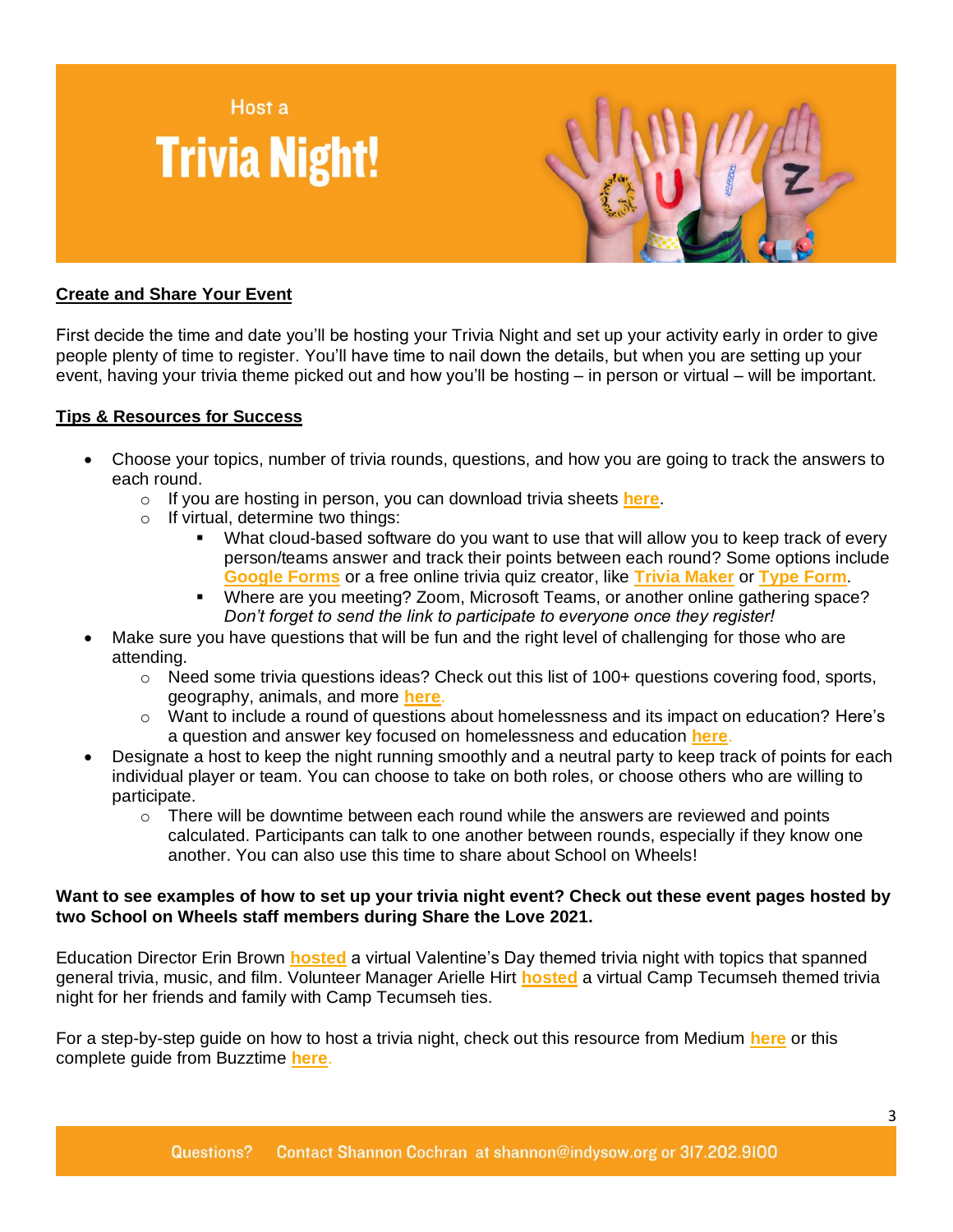

# **Create and Share Your Event**

First decide the time and date you'll be hosting your Winter Olympic Watch Party and set up your activity early in order to give people plenty of time to register.

## **Tips & Resources for Success**

- Plan your party for the opening ceremony, around a favorite event, or to celebrate the closing ceremonies. Find the full schedule of events to watch on NBC and its affiliated networks **[here](https://www.nbcolympics.com/schedule)**.
- If hosting in person, bring the excitement to life with these fun ideas:
	- o Encourage guests to dress in colors representing the country of their choice or as competitors ready for action.
	- $\circ$  It's not a party without decorations! Use balloons in the Olympic colors of blue, black, red, yellow and green or make Olympic rings to display using one of these crafts from **[Mulch and](https://mulchandpaint.com/2018/02/12/olympic-party-ideas/)  [Paint](https://mulchandpaint.com/2018/02/12/olympic-party-ideas/)** or kid friendly **[Mess for Less.](https://www.messforless.net/kids-olympic-games-craft/#_a5y_p=5478409)**



 $\circ$  Create your own Olympic torches using tissue paper and dollar store candle sticks. Find small flags of various countries at your local party supply store or other themed decorations from online retailers like Amazon or Oriental Trading.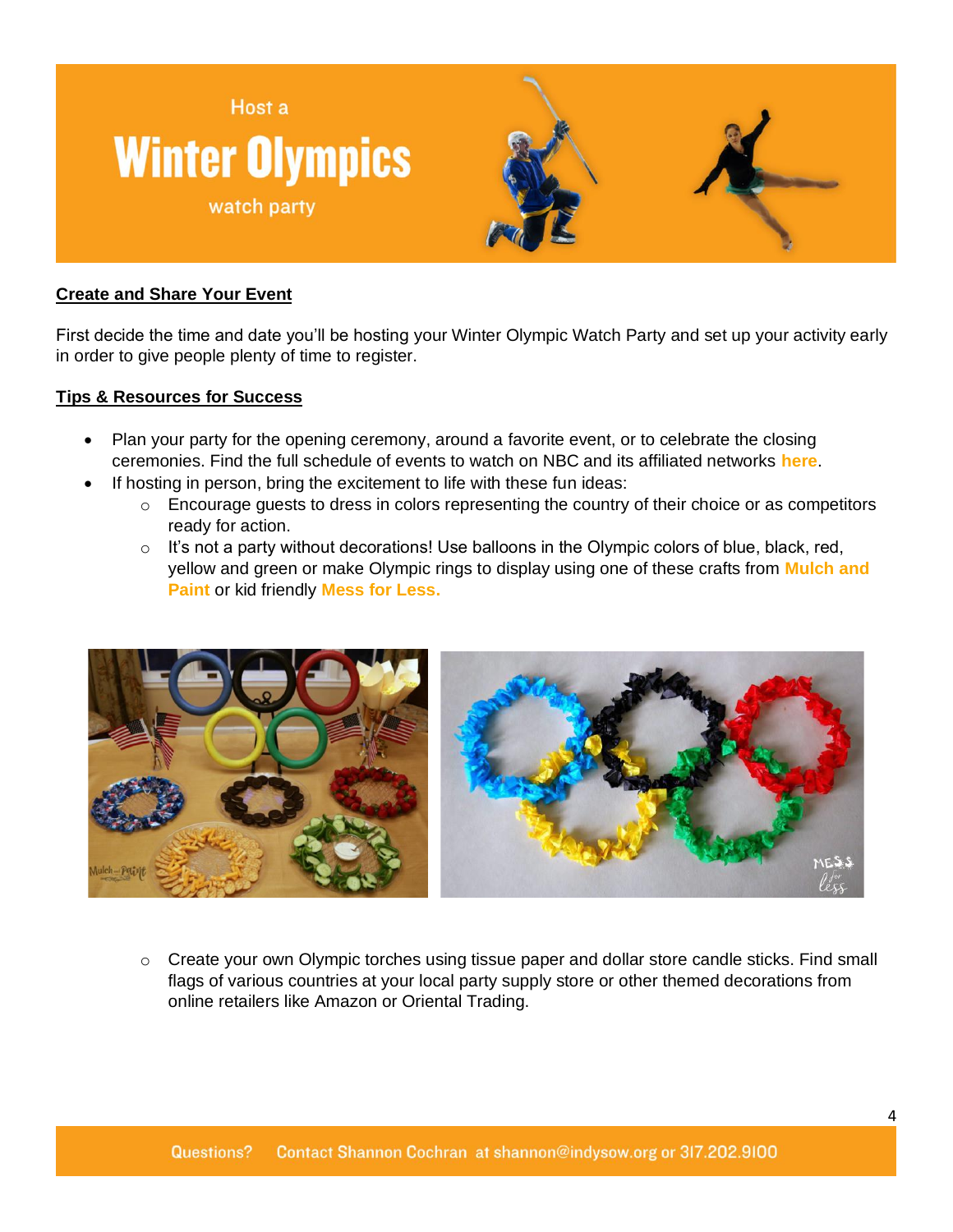o There are tons of ways to make your food and drinks fit the theme from serving same colored snacks in Olympic "rings" using circular plates, to colored cupcakes, ice cream cones filled with orange icing or even cheese puffs to create tiny torches, and many more creative ideas. Want recipes? We've got you covered with 30 pure gold ideas from Parade **[here](https://parade.com/1236762/felicialim/best-recipes-for-the-olympics/)**.



- o Let the games begin! Offer a little friendly competition with activities like these **from [Play Party](https://www.playpartyplan.com/winter-olympic-themed-party-games/)  [Plan](https://www.playpartyplan.com/winter-olympic-themed-party-games/)** or make up your own for either teams or individuals.
	- Be sure to have medals ready for the awards ceremony with these easy printable School on Wheels' medals (because we want everyone to remember what they are gathering in support of!) **[here](https://indyschoolonwheels.org/wp-content/uploads/2022/01/Medals.pdf)**.
	- **■** If you are taking pictures of your champions be sure to tag School on Wheels so we can see and cheer on your celebration. You can find and tag us on **[Facebook](https://www.facebook.com/schoolonwheelsindy)**, **[Instagram](https://www.instagram.com/indysow/)**, **[LinkedIn](https://www.linkedin.com/company/schoolonwheels/)**, and **[Twitter](https://twitter.com/IndySOW)**.
- Going virtual instead? Find helpful tips in this resource from GVTV including several tech options **[here.](https://blog.gvtc.com/how-to-host-an-olympics-virtual-watch-party)**